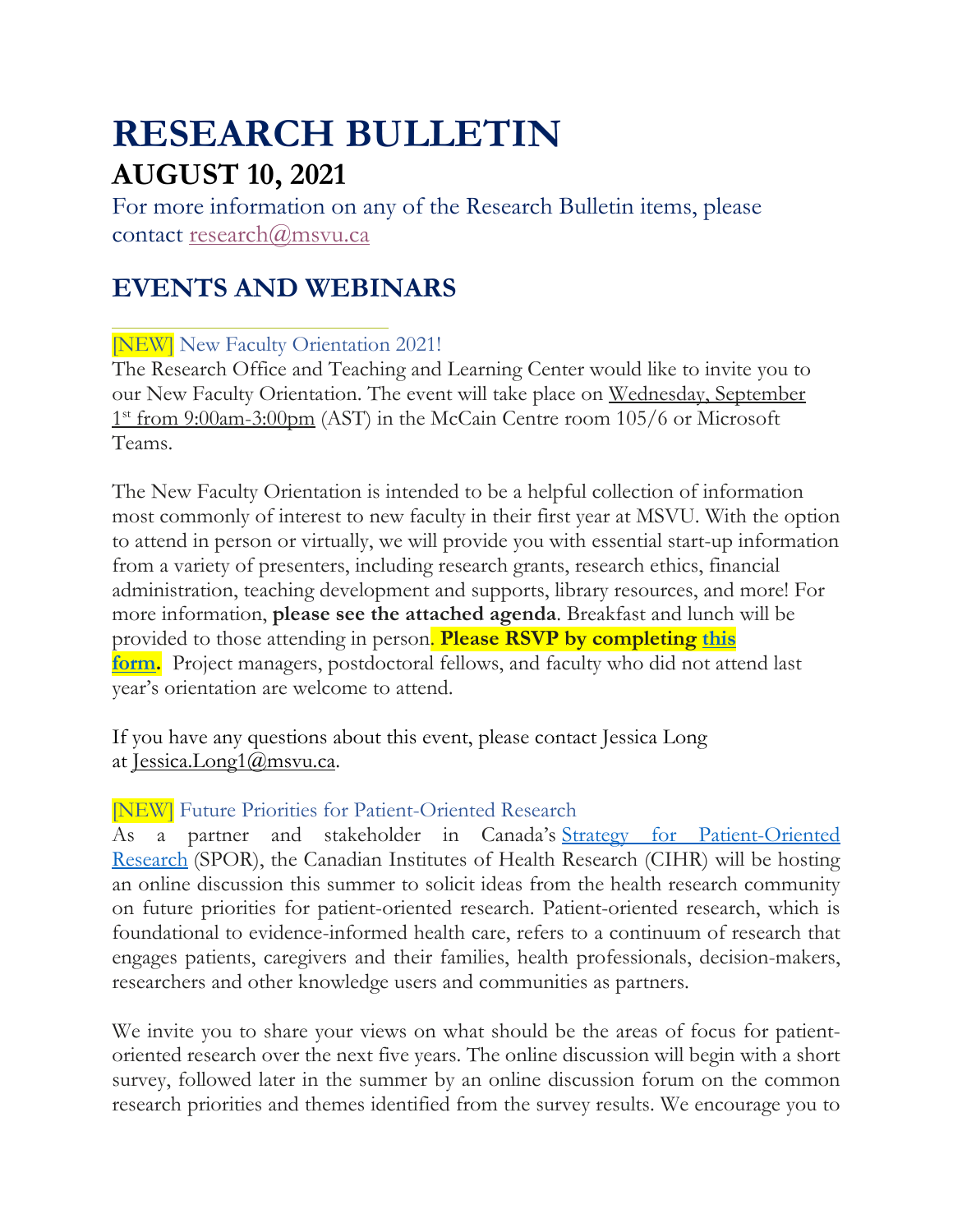participate in the online discussion and share the link with stakeholders within your network. The link will be available shortly on the CIHR website and social media channels.

#### [NEW] SSHRC NFRF 2021 Rapid Response Competition – Launch and Upcoming Webinars

SSHRC NFRF 2021 Rapid Response Competition – Launch and upcoming webinars Under the direction of the CRCC, the 2021 Innovative Approaches to Research in the Pandemic Context competition of the New Frontiers in Research Fund (NFRF) was launched today. The goal of the funding opportunity is to accelerate the exploration of new approaches and the development and testing of new directions in research methodologies, to respond to challenges created by the COVID-19 pandemic. All competition documents are available on our [website,](https://www.sshrc-crsh.gc.ca/funding-financement/nfrf-fnfr/special/special-eng.aspx) and the [Convergence](https://www.convergence.gc.ca/) Portal is open.

The competition has **2** stages:

- 1. Notification of Intent to Apply (NOI) stage with a deadline of **September 21**, 2021 (at 8 p.m. Eastern Time)
- 2. Full Application stage with a deadline of **October 26**, 2021 (at 8 p.m. Eastern Time)

*Applications at each stage must be submitted by research administrators. Research administrators are free to set their own internal deadlines.*

In preparation for the NOI deadline, we encourage all applicants and research administrators to participate in one of the two upcoming webinars. Below are the dates, times and links to the webinars.

August  $12<sup>th</sup> - 2021$  Special Call – French 10 a.m. to 12 p.m. Eastern Time [https://sshrcvideo.webex.com/sshrcvideo/onstage/g.php?MTID=e6962ac99d](https://sshrcvideo.webex.com/sshrcvideo/onstage/g.php?MTID=e6962ac99df1881969fe5f1c3e1209877) [f1881969fe5f1c3e1209877](https://sshrcvideo.webex.com/sshrcvideo/onstage/g.php?MTID=e6962ac99df1881969fe5f1c3e1209877) – Event password: pbVE336Nmpy

August  $12<sup>th</sup> - 2021$  Special Call – English 1 p.m. to 3 p.m. Eastern Time [https://sshrcvideo.webex.com/sshrcvideo/onstage/g.php?MTID=e5c94638d](https://sshrcvideo.webex.com/sshrcvideo/onstage/g.php?MTID=e5c94638d4738607f87a3b8b58f218f1d) [4738607f87a3b8b58f218f1d](https://sshrcvideo.webex.com/sshrcvideo/onstage/g.php?MTID=e5c94638d4738607f87a3b8b58f218f1d) – Event password: CPmZji4aJ23

Webinars will be recorded and they will be made available along with the presentation slides to the research administrators after the session. For more information, please contact: [NFRF-FNFR@chairs-chaires.gc.ca.](http://enterprise/enterprisedav/nodes/67543576/NFRF-FNFR%40chairs-chaires.gc.ca)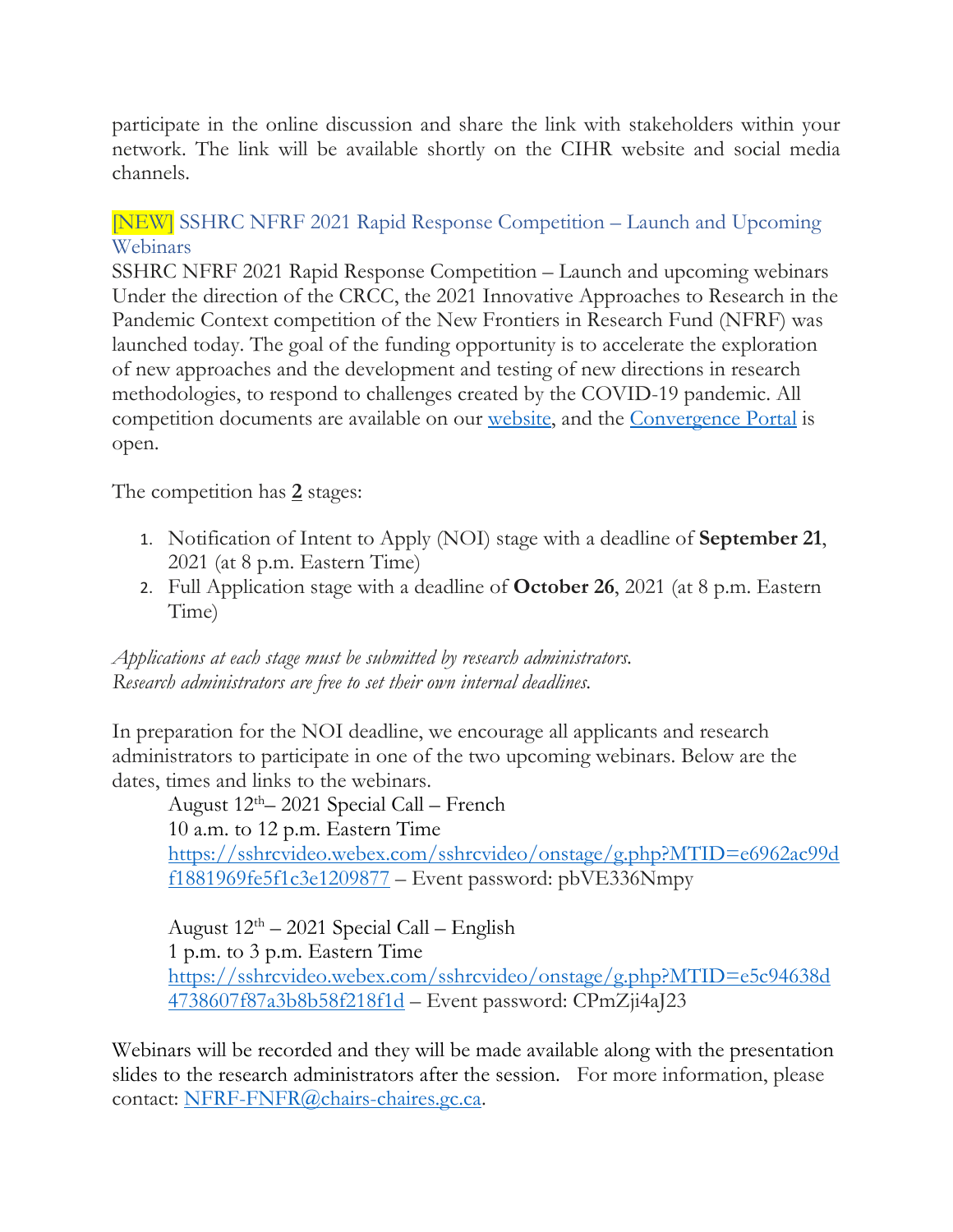# **FUNDING OPPORTUNITIES**

#### [NEW] External Grant Season! A message from Veronica Bacher, Research Grants Coordinator

With September around the corner, it's time for the Research Office to begin planning and scheduling our external grants season. Giving the Research Office a heads-up helps us create enough time in our schedules so that each faculty member receives the best and most appropriate support possible.

- If you are thinking about applying for an external grant, please let me know as soon as possible. This informal notice is for planning purposes only – you are not obligated to apply once you give the RESO a heads-up.
- If you would like to have an informal chat about grants this year (opportunities, timelines, partnerships, grant components, etc.), I am available for a virtual or in-person (!) meeting.
- If you have questions about process, please see the attached infographic or attend our orientation on September 1 (RSVP to <u>Jessica.long1@msvu.ca</u>).

Below are some of our most popular and notable grant deadlines in the Fall. Please note that the most up-to-date information on CIHR opportunities can be found on [ResearchNet.](https://researchnet-recherchenet.ca/rnr16/LoginServlet?language=E)

September:

September 10: Aid to [Scholarly](https://www.sshrc-crsh.gc.ca/funding-financement/programs-programmes/scholarly_journals-revues_savantes-eng.aspx) Journals September 15: SSHRC [Partnership](https://www.sshrc-crsh.gc.ca/funding-financement/programs-programmes/partnership_engage_grants-subventions_d_engagement_partenarial-eng.aspx) Engage CIHR [Project](https://www.researchnet-recherchenet.ca/rnr16/vwOpprtntyDtls.do?progCd=11131&language=E&org=CIHR) Grant (Registration mandatory Aug. 18<sup>th</sup>)

October:

Oct. 1: [SSHRC](https://www.sshrc-crsh.gc.ca/funding-financement/programs-programmes/insight_grants-subventions_savoir-eng.aspx) Insight \***NEW**\* Oct. 19: NFRF [Exploration](https://www.sshrc-crsh.gc.ca/funding-financement/nfrf-fnfr/exploration/2021/competition-concours-eng.aspx) (NOI mandatory Aug. 10<sup>th</sup>) Oct. 25: NSERC Research Tools and [Instruments](https://www.nserc-crsng.gc.ca/Professors-Professeurs/RTII-OIRI/RTI-OIR_eng.asp)

#### November:

 Nov. 1: NSERC [Discovery;](https://www.nserc-crsng.gc.ca/Professors-Professeurs/Grants-Subs/DGIGP-PSIGP_eng.asp) SSHRC [Connection](https://www.sshrc-crsh.gc.ca/funding-financement/programs-programmes/connection_grants-subventions_connexion-eng.aspx) Nov 15: SSHRC Partnership [Development](https://www.sshrc-crsh.gc.ca/funding-financement/programs-programmes/partnership_development_grants-subventions_partenariat_developpement-eng.aspx)

## [NEW] SSHRC launches new Race, Gender and Diversity Initiative

SSHRC has officially launched the new **Race, Gender and Diversity Initiative. Valued at up to \$450,000 over three years, the deadline is November 15,**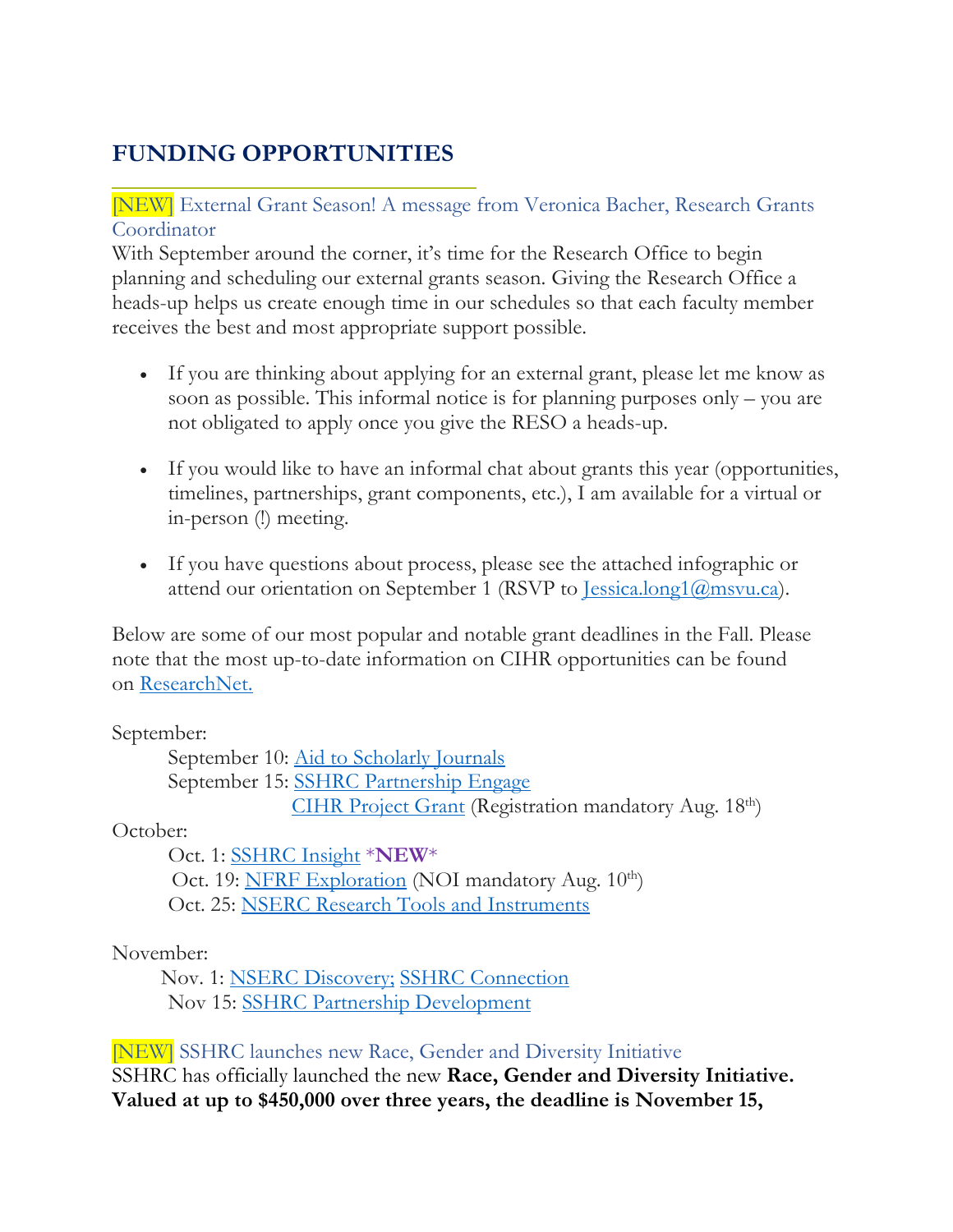**2021.** The goal of the Race, Gender and Diversity Initiative is to support communitybased and community-led research partnerships with postsecondary institutions that are grounded in the lived experience of underrepresented or disadvantaged groups and that analyze the causes and persistence of systemic racism and discrimination. Leadership by people from underrepresented or disadvantaged groups in research projects about race, gender and diversity is important to help ensure the research is grounded in the complexities of the lived experiences and histories of diverse groups and individuals, and to inform more rigorous and relevant policy and program design. The ultimate purpose of this initiative is to support partnership research and related activities to meet the needs of organizations working toward removing barriers and disparities for women; First Nations, Inuit and Métis Peoples; Black, Asian and other racialized peoples; people living with disabilities (both visible and invisible); LGBTQ2+ people; religious minorities; and others marginalized on the basis of their ethnicity and other identity factors. This initiative encourages an intersectional approach. Intersectionality—a term first coined by African-American scholar Kimberlé Williams Crenshaw—is an approach to research that helps us understand how identities (e.g., race gender, class and sexuality) and power structures intersect to create various modes of discrimination and privilege, advantage and disadvantage. Research under this initiative can include learning from grant-supported or prior pilot projects to achieve greater justice and equity.

More information can be found [here.](https://www.sshrc-crsh.gc.ca/funding-financement/programs-programmes/rgdi-irgd-eng.aspx) Please contact Veronica Bacher at [veronica.bacher@msvu.ca](mailto:veronica.bacher@msvu.ca) if you are thinking about an application.

#### Government of Canada – Doctoral Scholarship Opportunity in Canada

The Vanier Canada Graduate Scholarships program is designed to support world-class students pursuing doctoral degrees at Canadian universities. The scholarship awards \$50,000 per year for three years. The program is open to both Canadian and international students. Students must be nominated by the Canadian university at which they plan to study.

The 2021-2022 competition was launched on *June 23, 2021*, and please note the following important dates:

- **For Students:** Consult nominating institution for submission deadline.

- **For nominating institutions:** Deadline: **November 2, 2021 (20:00 EST).** Please click [here](https://vanier.gc.ca/en/news-nouv_2021-22.html) to access the launch memo, and kindly consult our website at <http://www.vanier.gc.ca/> for further details on our program, including how to apply.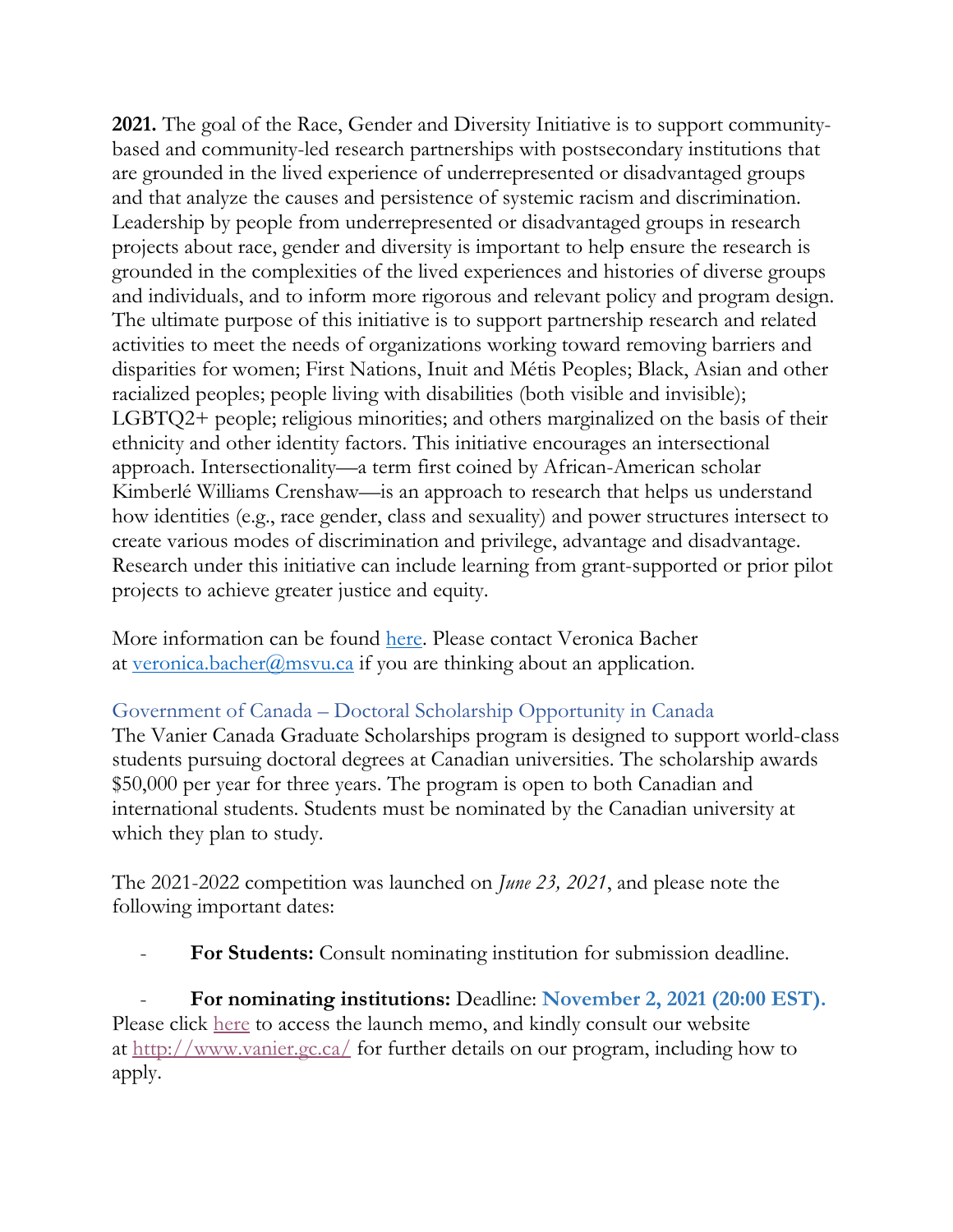# **ANNOUNCEMENTS**

[NEW] CHIR Delegates Update from Dr. Derek Fisher, Associate VP Research As the University Delegate to CIHR for MSVU, I am pleased to bring you updates from the monthly delegate meetings. Below is a summary of some of the major CIHR news from the August meeting.

- CIHR is hiring a new Vice President Research Programs. Details can be found at <https://bit.ly/37p8Q3m>
- Additional details were provided on the new [interdisciplinary](https://cihr-irsc.gc.ca/e/52470.html) peer review [committee.](https://cihr-irsc.gc.ca/e/52470.html) For CIHR, the use of this new peer review committee will begin for the CIHR Fall 2021 Project Grant competition and applies to projects that straddle the mandates of CIHR and NSERC or CIHR and SSHRC (i.e. a project need only fall within the mandates of two of the three Tri-Agencies). Applicants will select the Interdisciplinary panel during registration.
- Applications for the CIHR Reviewer in Training Program are being accepted:  $\frac{\text{chr}-\text{irsc.gc.ca}/e/52291.\text{html}}{\text{cm}}$ . The program for the Spring Project competition had a 30% success rate and 97% of participants indicated they would recommend it to their peers.
- English language webinars for the Fall 2021 Project Grant competition will be held on August  $12<sup>th</sup>$  (2-3pm AT) and August  $25<sup>th</sup>$  (noon-1pm AT). [https://cihr](https://cihr-irsc.gc.ca/e/45096.html)[irsc.gc.ca/e/45096.html](https://cihr-irsc.gc.ca/e/45096.html)
- The following dates relating to the CIHR Project Grant competition for Fall 2021 have been launched
	- o Competition Launch: July 20, 2021
	- o Registration Deadline: August 18, 2021
	- o Application Deadline: September 15, 2021

If you would like to discuss these more, or to provide feedback you would like me to bring to CIHR, please feel free to reach out.

# [NEW] MSVU UREB Seeking Additional Community Member

The MSVU Research Ethics Board is seeking to add an additional community member to its current membership. Expressions of interest should be sent by **August 16th, 2021** electronically to: ethics *a*msvu.ca. More info can be found attached!

[NEW] The Summer 2021 edition of the MSVU Ethics Matters newsletter is out! Read the newsletter [here.](https://www.msvu.ca/research-at-the-mount/research-ethics/research-ethics-communications/)

## [NEW] LAUNCH: Fall 2021 Reviewer in Training Program

The Canadian Institutes of Health Research (CIHR) is pleased to announce the call for expressions of interest to the Fall 2021 [Reviewer](https://cihr-irsc.gc.ca/e/52291.html) in Training (RiT) program. The RiT program offers Early Career Researchers (ECRs) a learning opportunity to gain a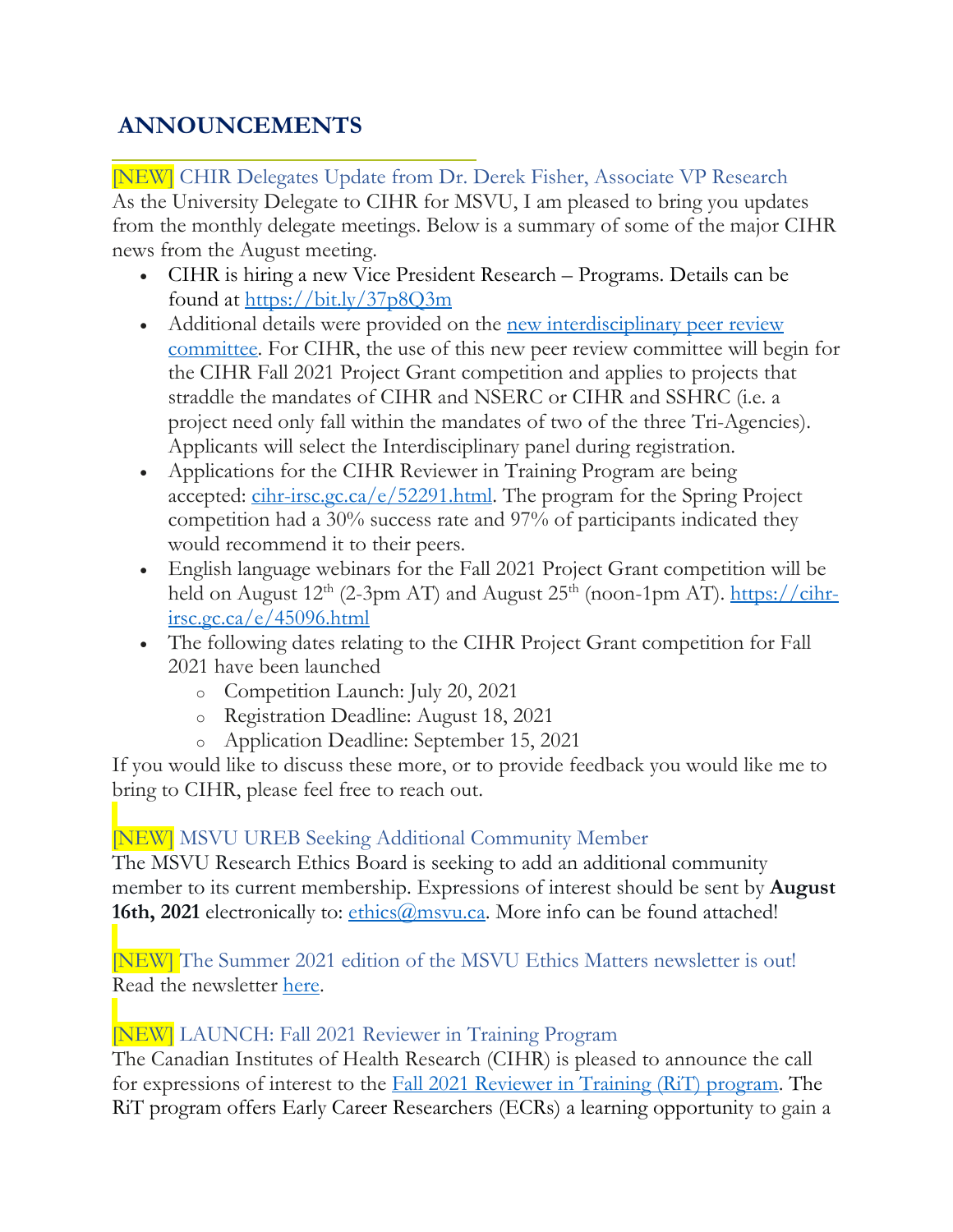better understanding of the elements of high quality review and the peer review process through direct participation in the Project Grant competition with the support of a Mentor. RiT participants will be assigned three applications to conduct practice reviews, attend the peer review meeting, present one of their reviews, and participate in the meeting. Following completion of the RiT program, participants will be promoted within CIHR's **[Reviewer](https://cihr-irsc.gc.ca/e/51666.html) Pathway** and are expected to participate in peer review when requested and available to do so.

The application period opens on July 26, 2021 and closes on **August 20, 2021**. If you have any questions, please contact  $\frac{\text{collected}}{\text{cohr-irsc.gc.ca.}}$ 

[NEW] New Dataverse and Research Data Repositories Training Module The Dataverse Training Group (Dataverse North Working Group) and the Data Repositories 101 Working Group (National Training Expert Group) published [new](https://learn.scholarsportal.info/modules/portage/) online [modules](https://learn.scholarsportal.info/modules/portage/) to help researchers and other stakeholders navigate the world of research data repositories.

Dataverse 101: Module 1 is the first of a planned series of modules on the Dataverse repository platform, while the Research Data Repositories 101 series of modules will help users learn about the role that research data repositories play in good research data management (RDM), and in meeting the requirements of the Tri-Agency RDM Policy.

New Dataverse and Research Data [Repositories](https://portagenetwork.ca/news/new-dataverse-and-research-data-repositories-training-modules/) Training Modules! - Portage Network

#### [NEW] New "Ask a Scientist" video featuring Dr. Charu Kaushic

CIHR has released the second video in their *Ask a [Scientist](https://cihr-irsc.gc.ca/e/52596.html)* series! Dr. Charu Kaushic, Scientific Director of the CIHR Institute of Infection and Immunity, stars in this new video. In just six minutes, she outlines the benefits of vaccination and explains the concept of herd immunity. You can find the video and all the supporting materials [here.](https://cihr-irsc.gc.ca/e/52600.html)

## [REMINDER] UREB August Hiatus

## **Please be advised that the University Research Ethics Board will not be processing any new research ethics applications in August 2021.**

The UREB will continue to process the following:

- Modifications (REB.FORM.002)
- Unanticipated Research Events (REB.FORM.008)
- Adverse Events (REB.FORM.007)
- Privacy Breaches (REB.FORM.015)
- Requests for Renewal (REB.FORM.003)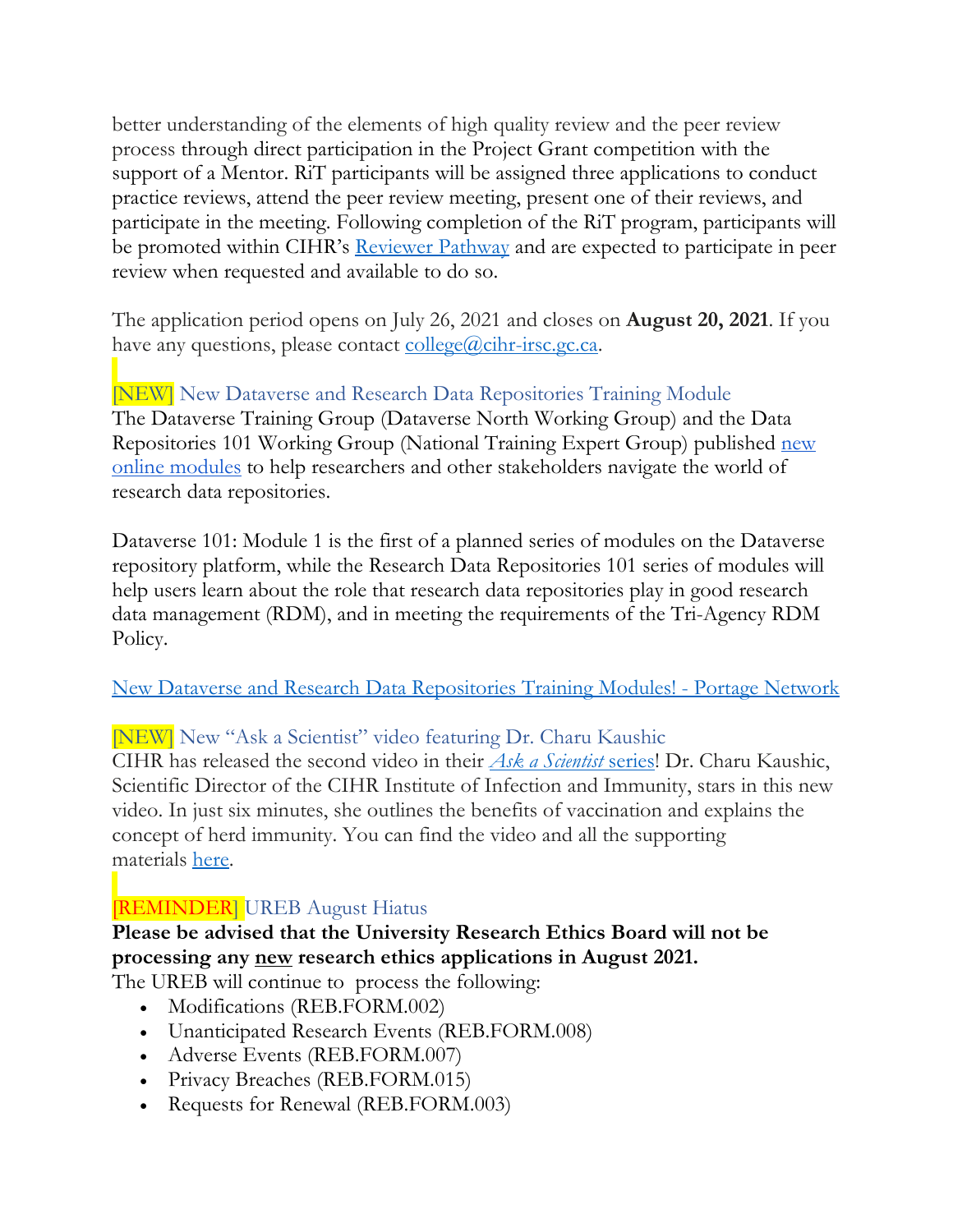- Final Reports (REB.FORM.004)
- Changes to Study Personnel (REB.FORM.014)

Forms are located online at: Forms and [Applications](https://www.msvu.ca/research-at-the-mount/research-ethics/forms-and-applications/) (msvu.ca)

# **MSVU RESEARCH ACHIEVEMENTS**

[NEW] Safe Spaces Program Video from a Research Project led by Dr. Susan Brigham

The Safe Spaces Program at the Syrian Canadian [Foundation](https://www.facebook.com/SyrianCanadianFoundation/?__cft__%5b0%5d=AZVAMXZubd8YN1Xz9iyBA2fvylFcFzOS5tv7DBFvzXQJfqc_5phskSOzWbKg0TBWIaw-ADfk6wYuRqxrE_5roi72feYYsnbf7yc3z1dEZKEFDiyFv7c5bxhnvEZj3TpGyNU3VcgjrSS20FDFPSOoDUhGxBkeD9yMw6jriEhfJH5Eo0t_C5mudaC1nK8yJDmlwsY&__tn__=kK-R) was part of a research project led by Dr. Susan Brigham, Professor in the Faculty of Education. The goal of the program was to create space for open discussions with refugee youth and parents and integrate trauma stories into building inner strength. Learn more by watching the video [here.](https://www.youtube.com/watch?v=LQf1AyQ1WLE)

## [NEW] New Series Highlighting Postdoctoral Fellows at MSVU

The series recently featured Dr. De-Lawrence Lamptey and Dr. Maryam Akbari. Dr. De-Lawrence Lamptey is a postdoctoral fellow in the Early Childhood Collaborative Research Centre. Dr. Lamptey is studying the impact of [COVID-19](https://twitter.com/hashtag/COVID19?src=hashtag_click) on young children and their families. Dr. Maryam Akbari is a postdoc supervised by Dr. Bohdan Luhovyy of the Dept of Applied Human Nutrition. Dr. Akbari is coordinating a clinical trial on how dietary modifications could impact anthropometric and metabolic indices in overweight individuals. Learn more about their research and experience at MSVU [here.](https://bit.ly/3yZ48VO)

#### [NEW] The MAMA Lab launched online learning hub

Researchers at MAMA Lab led by Dr. Kyly Whitfield of the Department of Applied Human Nutrition & director of the MAMA Lab, have launched an online learning hub of educational videos to share info about feeding infants during first 6 months. Learn more [here.](https://msvu.ca/msvus-mama-lab-launches-online-infant-feeding-learning-hub/)

# **IT&S CYBERSECURITY TIPS**

## [NEW] Research Security Courses

The Government of Canada has developed two courses to better equip Canadian researchers with the knowledge and resources to protect their research, "Introduction to Research Security" and "Cyber Security for Researchers." Each course has a duration of approximately 30 to 40 minutes, and at the end of each you can download a certificate of completion. You can access the courses on the [Industry](https://www.ic.gc.ca/eic/site/063.nsf/eng/h_98282.html) Canada [Safeguarding](https://www.ic.gc.ca/eic/site/063.nsf/eng/h_98282.html) Your Research website.

#### Safeguarding Your Research